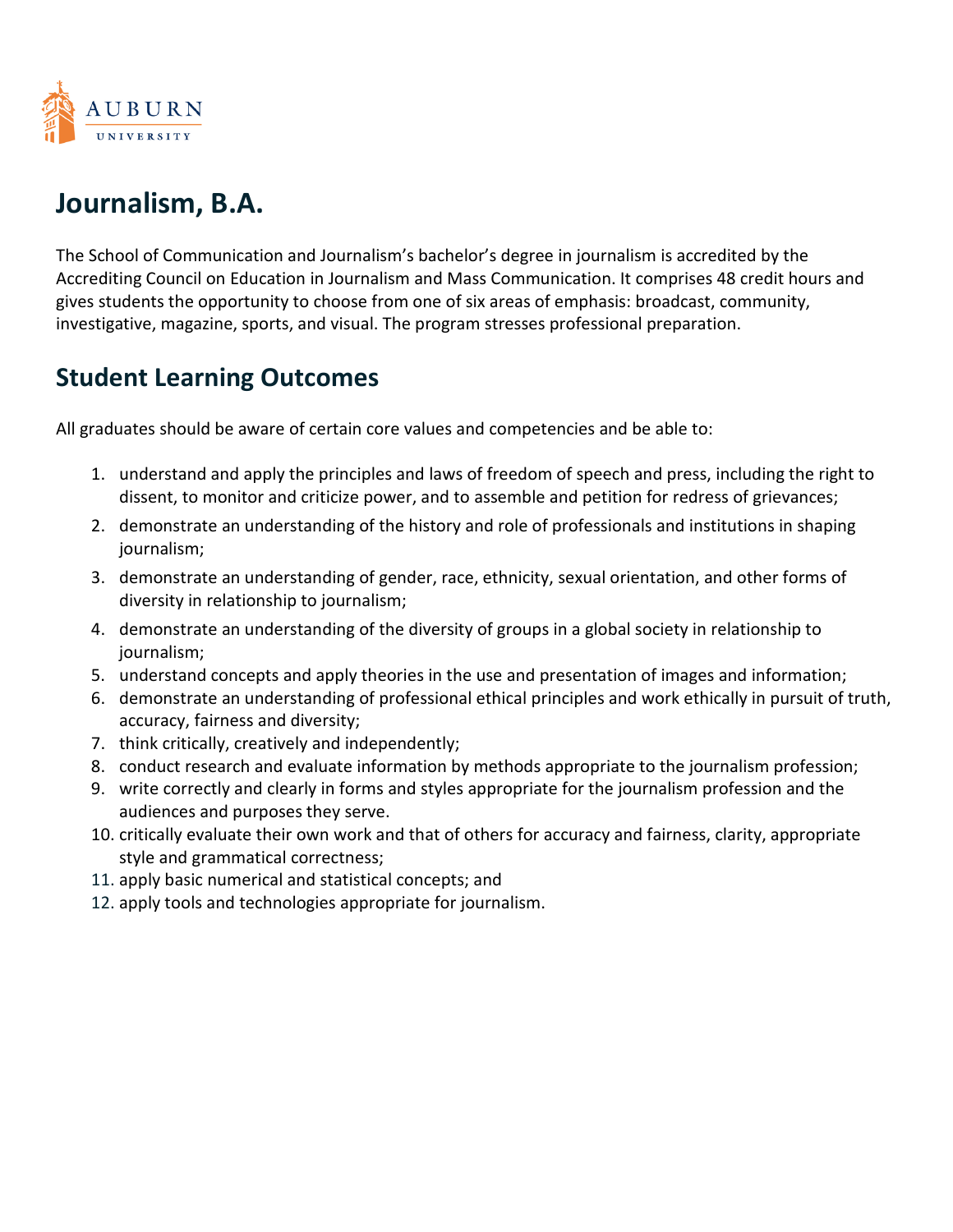## **Curriculum Map**

| <b>Course name</b><br>1-Introduces;<br>2-Reinforces;<br>3-Demonstrates mastery | 1.<br>Under-<br>stands<br>laws | 2.<br>Under-<br>stands<br>history | 3.<br><b>Grasps</b><br>domestic<br>diversity | 4.<br>Under-<br>stands<br>global<br>diversity | 5.<br><b>Applies</b><br>theories | 6.<br>Under-<br>stands<br>ethics |
|--------------------------------------------------------------------------------|--------------------------------|-----------------------------------|----------------------------------------------|-----------------------------------------------|----------------------------------|----------------------------------|
| 1100 Fundamentals                                                              | N/A                            | N/A                               | N/A                                          | N/A                                           | N/A                              | N/A                              |
| 2210 Newswriting                                                               | 1                              | $\mathbf{1}$                      | $\mathbf{1}$                                 | $\mathbf{1}$                                  | N/A                              | $\mathbf{1}$                     |
| 2310 Reporting                                                                 | $\overline{2}$                 | $\overline{2}$                    | $\overline{2}$                               | $\overline{2}$                                | $\overline{2}$                   | $\overline{2}$                   |
| 3010 Digital/B'cast Production                                                 | $\overline{2}$                 | $\overline{2}$                    | $\overline{2}$                               | $\overline{2}$                                | $\overline{2}$                   | $\overline{2}$                   |
| 3020 Digital/B'cast Reporting                                                  | 3                              | 3                                 | 3                                            | 3                                             | 3                                | 3                                |
| 3110 Applied Journalism                                                        | N/A                            | N/A                               | N/A                                          | N/A                                           | N/A                              | N/A                              |
| 3220 Feature Writing                                                           | $\overline{2}$                 | $\overline{2}$                    | $\overline{2}$                               | $\overline{2}$                                | $\overline{2}$                   | $\overline{2}$                   |
| 3410 Photojournalism                                                           | $\mathbf 1$                    | $\mathbf{1}$                      | $\overline{2}$                               | $\overline{2}$                                | $\overline{2}$                   | $\overline{2}$                   |
| 3470 Editing & Design                                                          | N/A                            | N/A                               | $\overline{2}$                               | $\overline{2}$                                | $\overline{2}$                   | $\overline{2}$                   |
| 3510 Multimedia JRNL                                                           | $\overline{2}$                 | $\overline{2}$                    | $\overline{2}$                               | $\overline{2}$                                | $\overline{2}$                   | $\overline{2}$                   |
| 3530 Sports Reporting                                                          | $\overline{2}$                 | $\overline{2}$                    | $\overline{2}$                               | $\overline{2}$                                | $\overline{2}$                   | $\overline{2}$                   |
| 4230 Advanced Reporting                                                        | 3                              | 3                                 | 3                                            | 3                                             | 3                                | 3                                |
| 4320 Entrepreneurial JRNL                                                      | $\overline{2}$                 | $\overline{2}$                    | $\overline{2}$                               | $\overline{2}$                                | $\overline{2}$                   | $\overline{2}$                   |
| 4410 Journalism History                                                        | $\overline{2}$                 | 3                                 | $\overline{2}$                               | 3                                             | $\overline{2}$                   | $\overline{2}$                   |
| 4470 Advanced Features                                                         | 3                              | 3                                 | $\overline{3}$                               | 3                                             | 3                                | 3                                |
| 4480 Advanced Design                                                           | 3                              | 3                                 | 3                                            | 3                                             | 3                                | 3                                |
| 4490 Literary Journalism                                                       | N/A                            | $\overline{2}$                    | $\overline{2}$                               | $\overline{2}$                                | N/A                              | $\overline{2}$                   |
| 4530 Adv Sports Reporting                                                      | 3                              | 3                                 | $\overline{3}$                               | $\overline{3}$                                | 3                                | $\overline{3}$                   |
| 4870 Community JRNL                                                            | 3                              | 3                                 | 3                                            | 3                                             | 3                                | 3                                |
| 4920 JRNL Internship                                                           | 3                              | 3                                 | 3                                            | 3                                             | 3                                | 3                                |